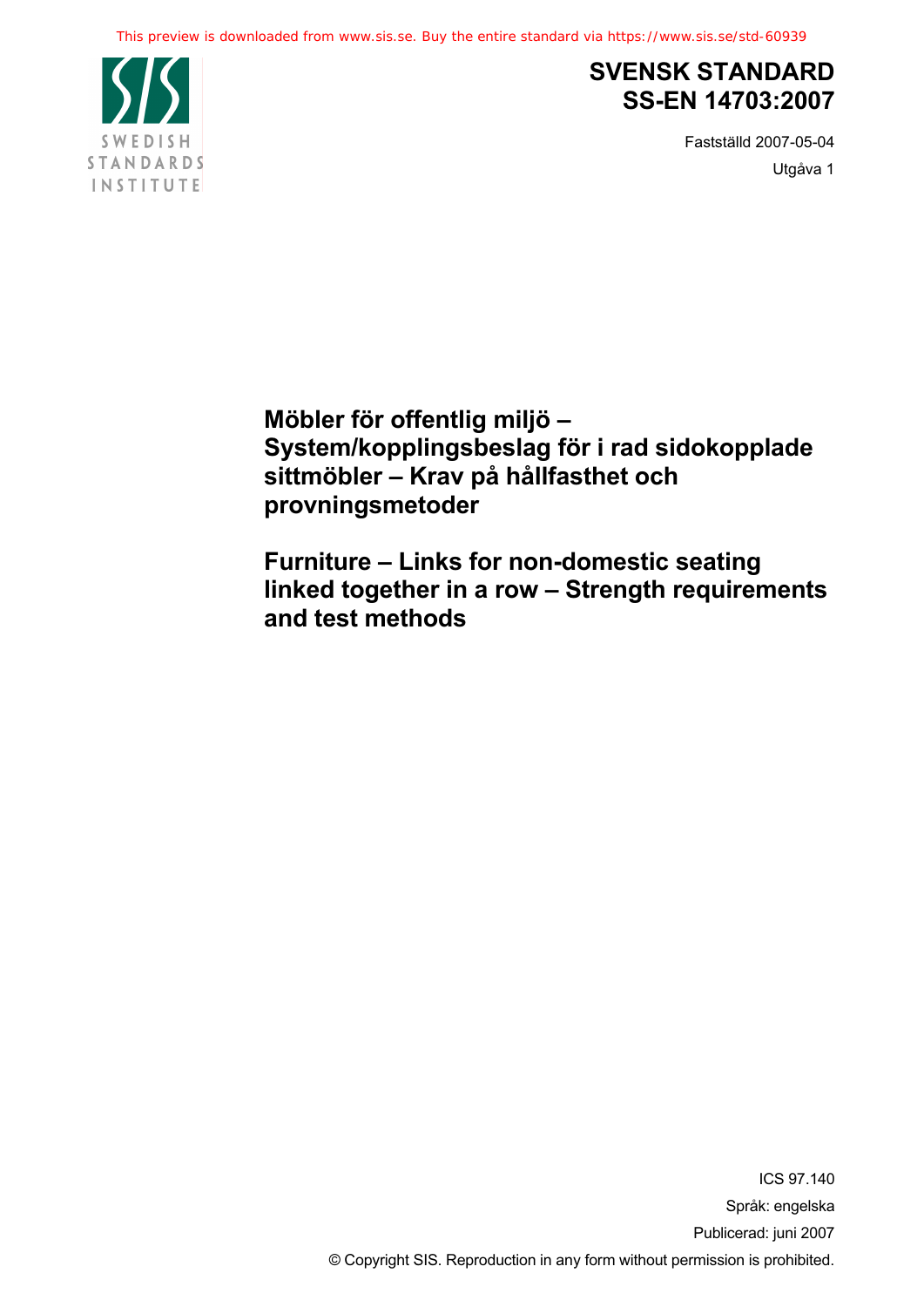Europastandarden EN 14703:2007 gäller som svensk standard. Detta dokument innehåller den officiella engelska versionen av EN 14703:2007.

The European Standard EN 14703:2007 has the status of a Swedish Standard. This document contains the official English version of EN 14703:2007.

Upplysningar om **sakinnehållet** i standarden lämnas av SIS, Swedish Standards Institute, telefon 08 - 555 520 00.

Standarder kan beställas hos SIS Förlag AB som även lämnar **allmänna upplysningar** om svensk och utländsk standard. *Postadress*: SIS Förlag AB, 118 80 STOCKHOLM *Telefon*: 08 - 555 523 10. *Telefax*: 08 - 555 523 11 *E-post*: sis.sales@sis.se. *Internet*: www.sis.se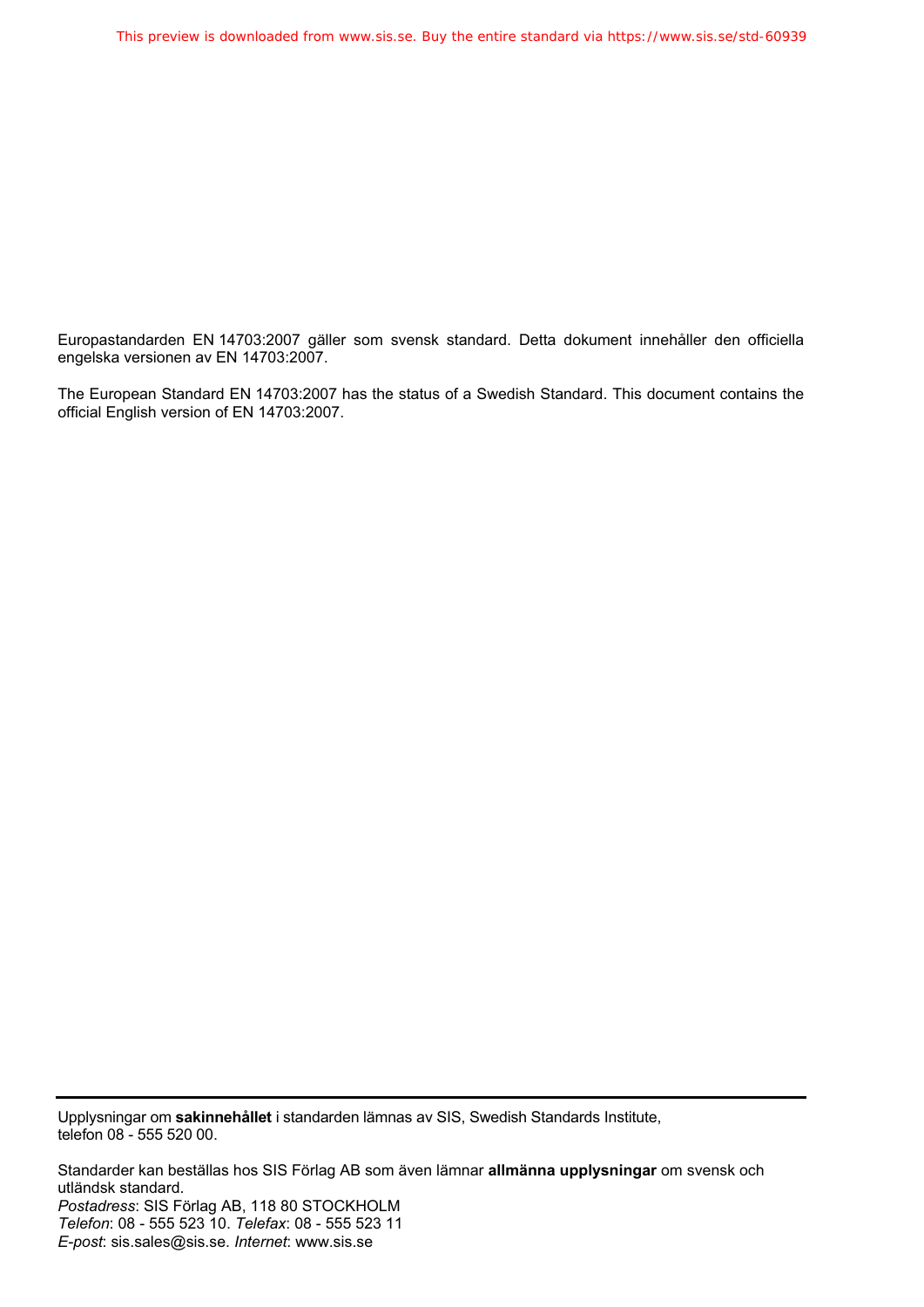# EUROPEAN STANDARD NORME EUROPÉENNE EUROPÄISCHE NORM

## **EN 14703**

April 2007

ICS 97.140

English Version

## Furniture - Links for non-domestic seating linked together in a row - Strength requirements and test methods

Ameublement - Assemblages pour siéges à usage non domestique assemblés en une rangée - Exigences de résistance et méthodes d'essai

Möbel - Verbindungselemente für Reihenbestuhlung für den Nicht-Wohnbereich - Festigkeitsanforderungen und Prüfverfahren

This European Standard was approved by CEN on 15 March 2007.

CEN members are bound to comply with the CEN/CENELEC Internal Regulations which stipulate the conditions for giving this European Standard the status of a national standard without any alteration. Up-to-date lists and bibliographical references concerning such national standards may be obtained on application to the CEN Management Centre or to any CEN member.

This European Standard exists in three official versions (English, French, German). A version in any other language made by translation under the responsibility of a CEN member into its own language and notified to the CEN Management Centre has the same status as the official versions.

CEN members are the national standards bodies of Austria, Belgium, Bulgaria, Cyprus, Czech Republic, Denmark, Estonia, Finland, France, Germany, Greece, Hungary, Iceland, Ireland, Italy, Latvia, Lithuania, Luxembourg, Malta, Netherlands, Norway, Poland, Portugal, Romania, Slovakia, Slovenia, Spain, Sweden, Switzerland and United Kingdom.



EUROPEAN COMMITTEE FOR STANDARDIZATION COMITÉ EUROPÉEN DE NORMALISATION EUROPÄISCHES KOMITEE FÜR NORMUNG

**Management Centre: rue de Stassart, 36 B-1050 Brussels**

© 2007 CEN All rights of exploitation in any form and by any means reserved worldwide for CEN national Members.

Ref. No. EN 14703:2007: E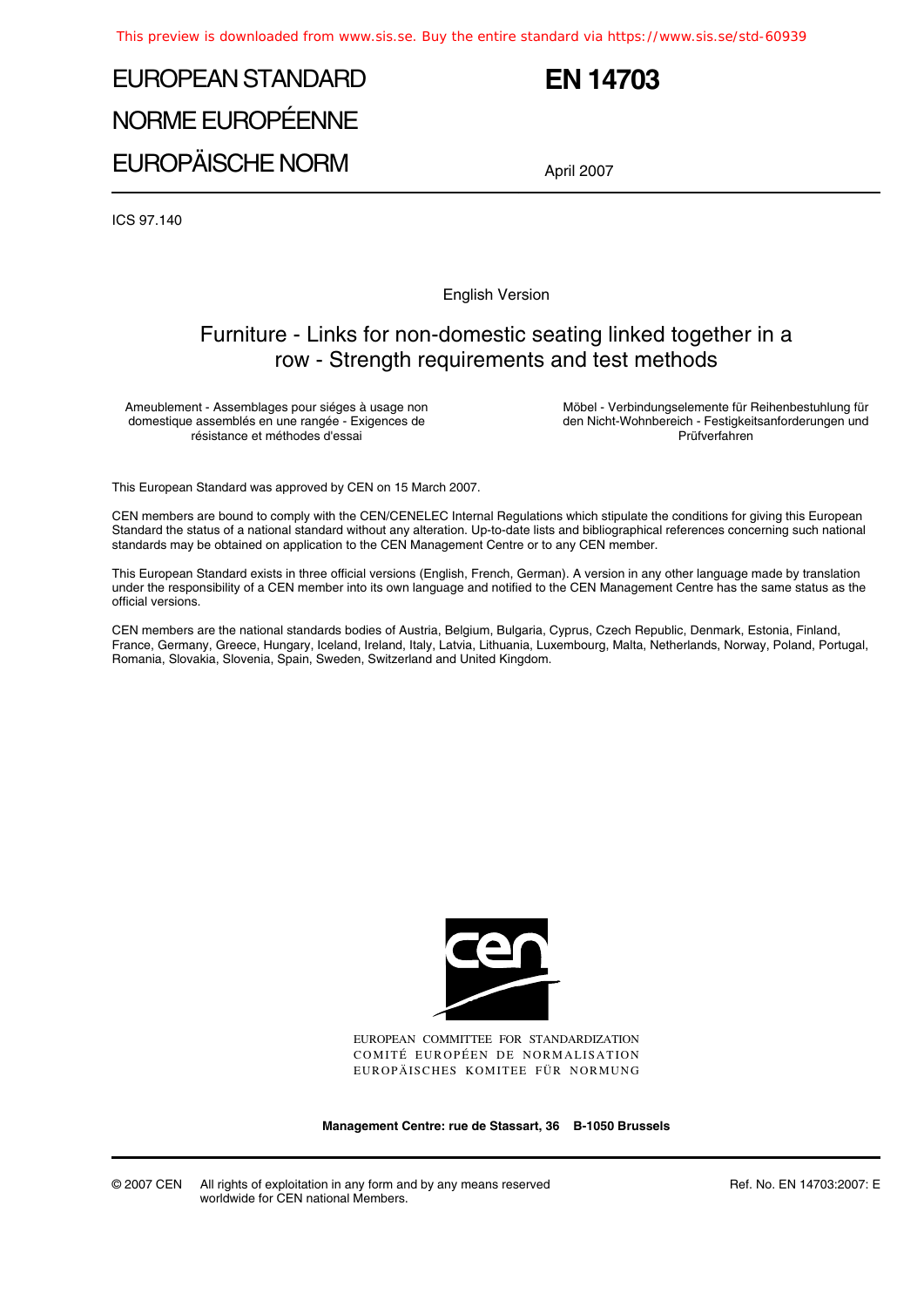This preview is downloaded from www.sis.se. Buy the entire standard via https://www.sis.se/std-60939

## EN 14703:2007 (E)

## **Contents**

| 1 <sup>1</sup>          |  |  |  |
|-------------------------|--|--|--|
| $\overline{2}$          |  |  |  |
| 3 <sup>1</sup>          |  |  |  |
| $\overline{\mathbf{4}}$ |  |  |  |
| 5 <sup>5</sup>          |  |  |  |
| $6\phantom{a}$          |  |  |  |
| $\overline{7}$          |  |  |  |
| 8 <sup>1</sup>          |  |  |  |
|                         |  |  |  |
|                         |  |  |  |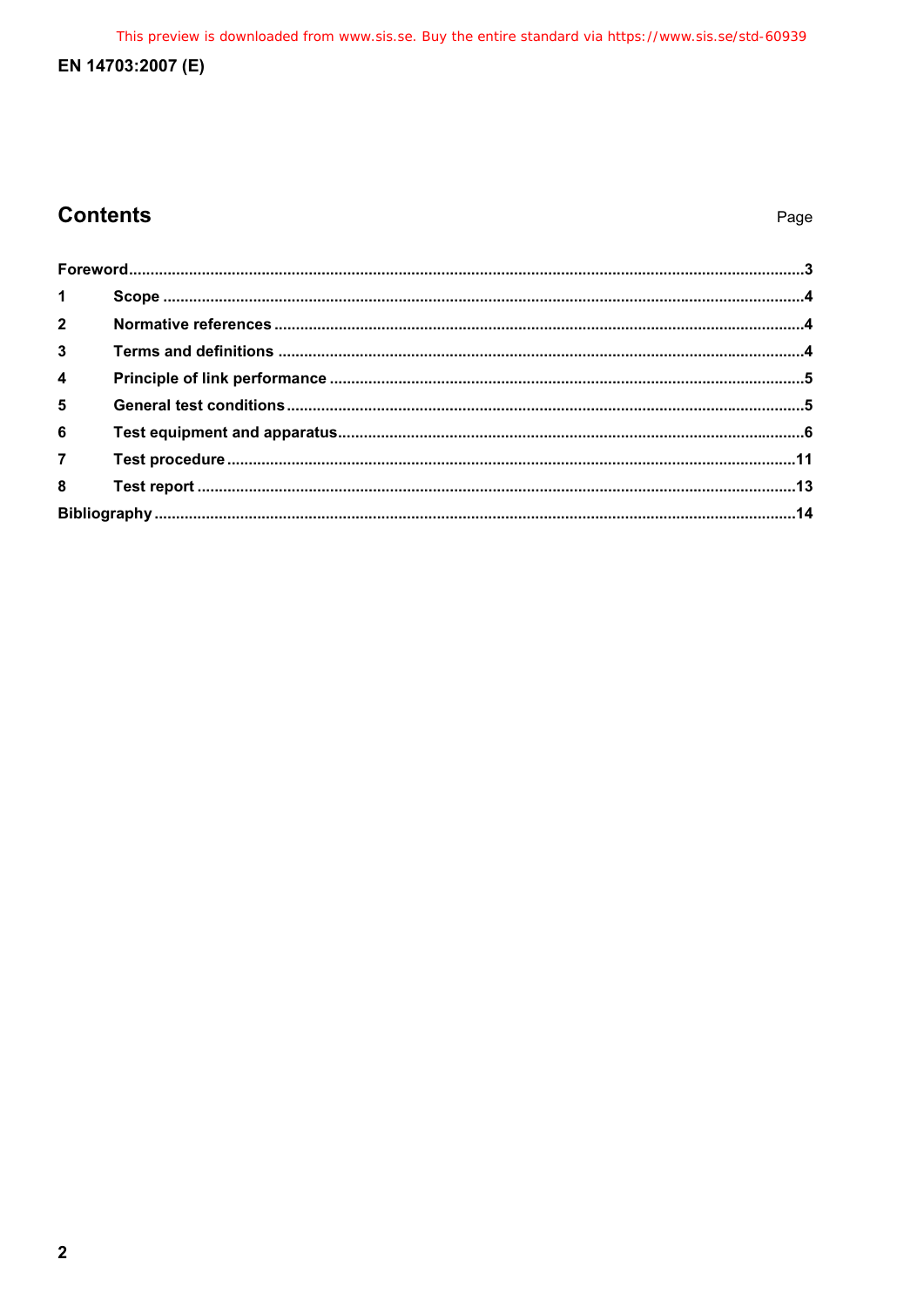## **Foreword**

This document (EN 14703:2007) has been prepared by Technical Committee CEN/TC 207 "Furniture", the secretariat of which is held by UNI.

This European Standard shall be given the status of a national standard, either by publication of an identical text or by endorsement, at the latest by October 2007, and conflicting national standards shall be withdrawn at the latest by October 2007.

According to the CEN/CENELEC Internal Regulations, the national standards organizations of the following countries are bound to implement this European Standard: Austria, Belgium, Bulgaria, Cyprus, Czech Republic, Denmark, Estonia, Finland, France, Germany, Greece, Hungary, Iceland, Ireland, Italy, Latvia, Lithuania, Luxembourg, Malta, Netherlands, Norway, Poland, Portugal, Romania, Slovakia, Slovenia, Spain, Sweden, Switzerland and United Kingdom.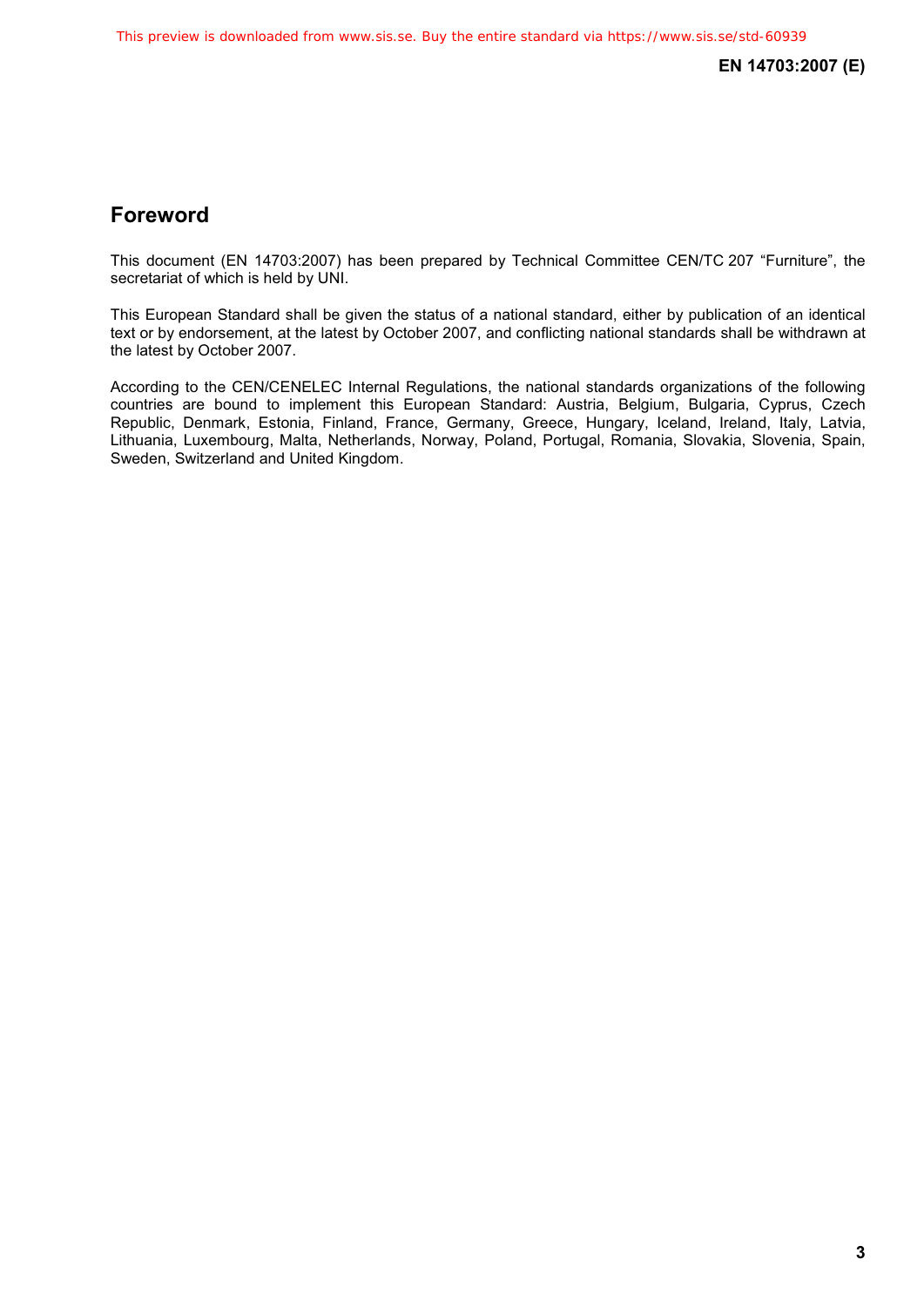### **1 Scope**

This European Standard specifies strength requirements and test methods for the links used for non-domestic seating, which can be linked together in a row.

This European Standard does not specify strength or durability requirements for individual chairs as these are contained within EN 15373.

Assessment of ageing and degradation is not included.

Tests carried out according to this European Standard are intended to demonstrate the ability of the links to function correctly in their intended environment. It should be understood that fulfilling the requirements does not ensure that the links will operate as expected in circumstances or emergencies that cannot be foreseen.

### **2 Normative references**

The following referenced documents are indispensable for the application of this document. For dated references, only the edition cited applies. For undated references, the latest edition of the referenced document (including any amendments) applies.

Not applicable

## **3 Terms and definitions**

For the purposes of this document, the following terms and definitions apply.

#### **3.1**

#### **linked seating**

single chairs fitted with means whereby they can be linked together in a row or separated and used singly or stored.

NOTE Seating mounted on beams or fixed to the floor or wall of a building is not linked seating

#### **3.2**

#### **positive links**

links which remain linked if the chairs are overturned or lifted up

### **3.3**

#### **gravity links**

links which link each chair to the previous one when the chair is put down. This type of link will disengage when the chair is lifted up

#### **3.4**

#### **structure**

load bearing parts of furniture including the frame, seat, back, arm supports and suspension

#### **3.5**

#### **static test**

test consisting of heavy loads being applied a few times to ensure that the furniture has sufficient strength to perform its function under the highest levels of loading that might reasonably be expected to occur

#### **3.6**

#### **impact test**

test to assess the strength of the article under the rapid rates of loading that occasionally occur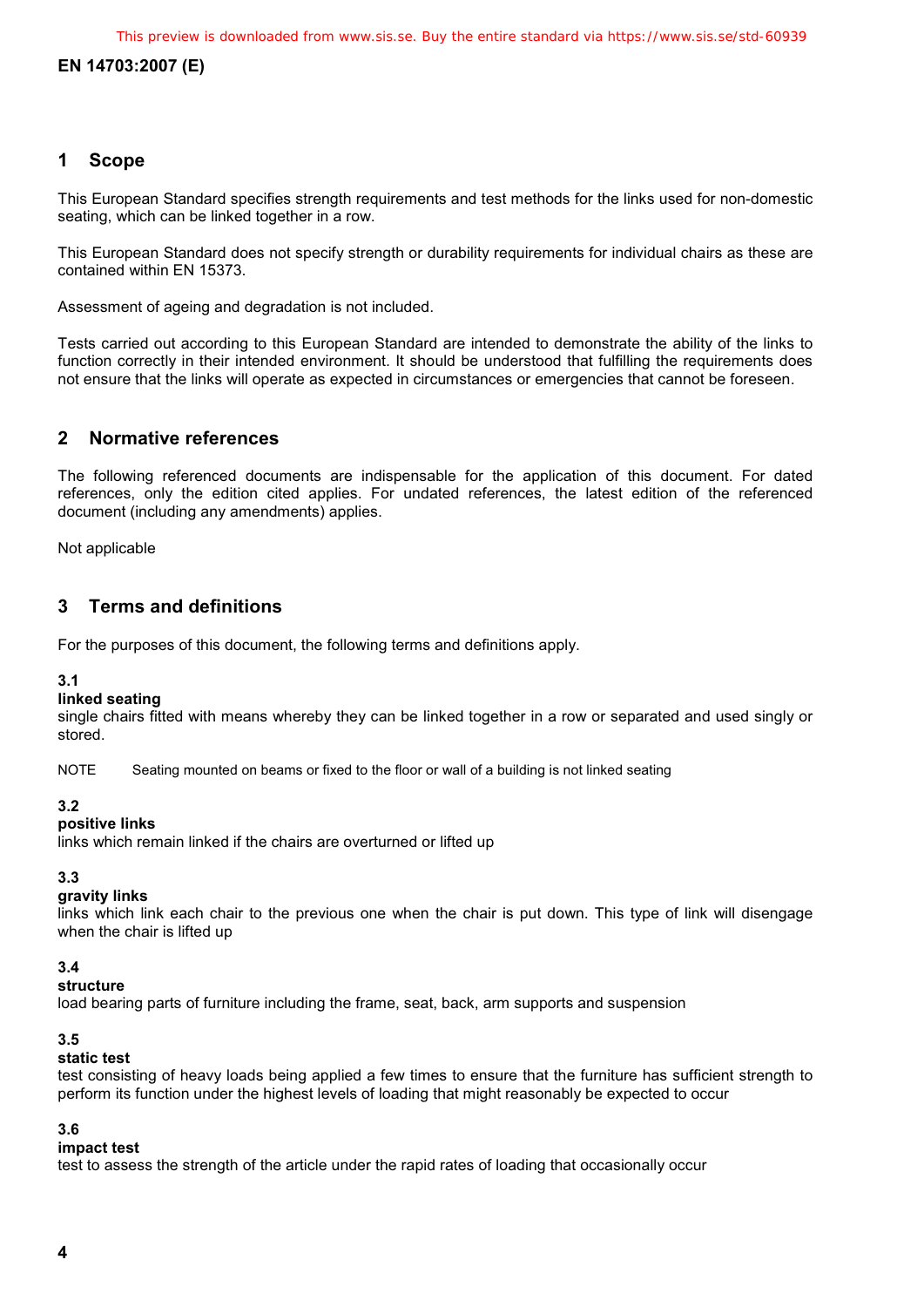## **4 Principle of link performance**

There are two options for the performance of chair links subjected to heavy loads:

- a) chairs shall stay linked (7.3.1 option A), or
- b) chairs shall disengage (7.3.1 option B).

## **5 General test conditions**

#### **5.1 General**

The tests are designed to be applied to linked seating that is fully assembled and ready for use.

The tests consist of the application, to various parts of the item, of loads or forces simulating normal functional use and foreseeable emergency situations.

The tests are designed to evaluate properties without regard to materials, design/construction or manufacturing processes.

The test results are only valid for the article tested. When the test results are intended to be applied to other similar articles, the test specimen shall be representative of the production model.

In the case of designs not catered for in the test procedures, the test shall be carried out as far as possible as described, and deviations from the test procedure recorded in the test report.

#### **5.2 Preliminary preparation**

The furniture shall be tested as delivered. Knock-down furniture shall be assembled according to the instructions supplied with it.

The furniture shall be assembled and/or configured according to the instructions supplied. If the furniture can be assembled or combined in different ways, the most adverse combination shall be used for each test. Knock-down fittings shall be tightened before testing and further tightening shall not take place unless specifically required by the manufacturer.

The tests shall be carried out in indoor ambient conditions but if during a test the atmospheric temperature is below 15 °C or above 25 °C the maximum and/or minimum temperature shall be recorded in the test report.

#### **5.3 Application of forces**

Unless otherwise stated static loads shall be maintained for a period of  $(10 \pm 2)$  s.

#### **5.4 Tolerances**

For tolerances, unless otherwise stated:

- $\equiv$  forces shall have an accuracy of  $\pm$  5 % of the nominal force;
- $-$  masses an accuracy of  $\pm$  0,5 % of the nominal mass;
- $\frac{1}{2}$  dimensions an accuracy of  $\pm$  1,0 mm of the nominal dimension.

The tolerance for the positioning of loading pads shall be  $\pm$  5 mm.

Forces may be replaced by masses. The relationship 1 kg = 10 N shall be used for this purpose.